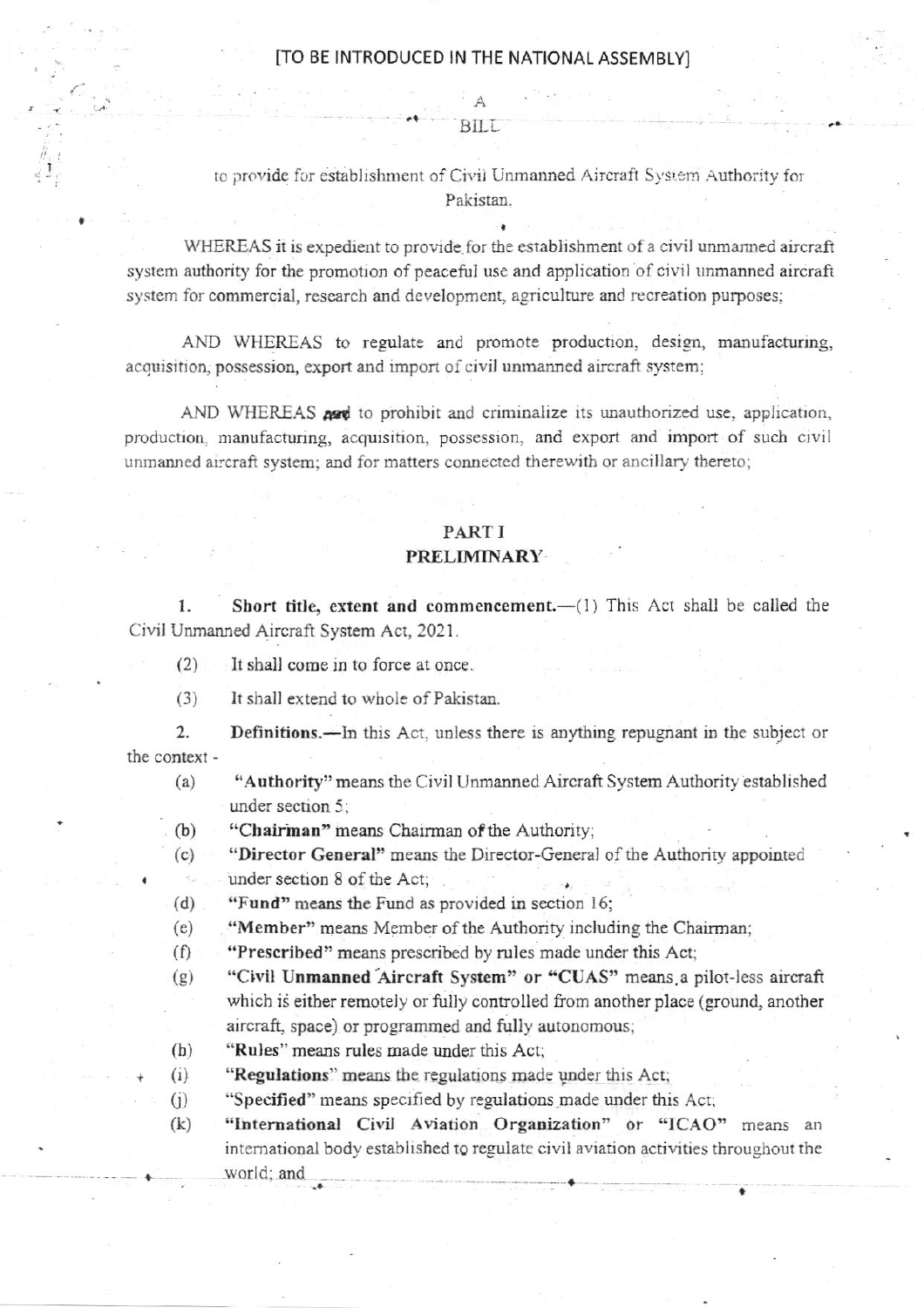"Pakistan Civil Aviation Authority" or "PCAA" means an authority established under section 3 of the Pakistan Civil Aviation Authority, Ordinance 1982 (XXX of 1982);

## PART II

## Establishment of Civil Unmanned Aircraft System Authority

 $3.$ Establishment of the Authority.-(1) As soon as may be, but not later than thirty days after the commencement of this Act, the Federal Government shall, by notification in the official Gazette, establish an Authority to be known as "Civil Unmanned Aircraft System Authority" for carrying out the purposes of this Act.

The Authority shall be a body corporate having perpetual succession and a  $(2)$ . common seal, with administrative and financial powers, subject to the provisions of this Act, to enter into agreements, contracts, acquire and hold and dispose of property, both movable and immovable and to sue and to be sued.

4. Power of the Federal Government to issue directives.-The Federal Government may, as and when it considers necessary, issue directives to the Authority on matters of policy, and such directives shall be binding on the Authority, and if a question arises whether any matter is a matter of policy or not, the decision of the Federal Government shall be final.

5. Composition of the Authority.—(1) The general direction and administration of the institution and its affairs shall vest in the Authority, which shall exercise all powers and perform all its functions in accordance with this Act.

 $(2)$ The Authority shall consist of the following members, namely -

| (a) | Secretary of the Division to which the affairs of the<br>Authority are allocated   | Chairman |
|-----|------------------------------------------------------------------------------------|----------|
| (b) | Vice Chief of Air Staff                                                            | Member   |
| (c) | Director General, Civil Aviation Authority                                         | Member   |
| (d) | An Officer not below BPS 20 of Aviation Division                                   | Member   |
| (e) | An Officer not below BPS 20 of Ministry of Defence                                 | Member   |
| (f) | An Officer not below BPS 20 of Ministry of Defence                                 | Member   |
|     | Production                                                                         |          |
| (g) | An Officer not below BPS 20 of Ministry of Interior                                | Member   |
| (h) | An Officer not below BPS 20 of Ministry of Science &                               | Member   |
|     | Technology                                                                         |          |
| (i) | Representative from FBR not below BPS-20                                           | Member   |
| (i) | Representatives from federating units including Gilgit-                            | Members  |
|     | Baltistan and Government of Azad State of Jammu and                                |          |
|     | Kashmir not below BPS-20                                                           |          |
| (k) | Three eminent experts in civil unmanned aircraft                                   | Members  |
|     | system technology from private sector to be nominated<br>by the Federal Government |          |
| (1) | Representative from Survey of Pakistan not below BPS<br>20                         | Member   |

 $(1)$